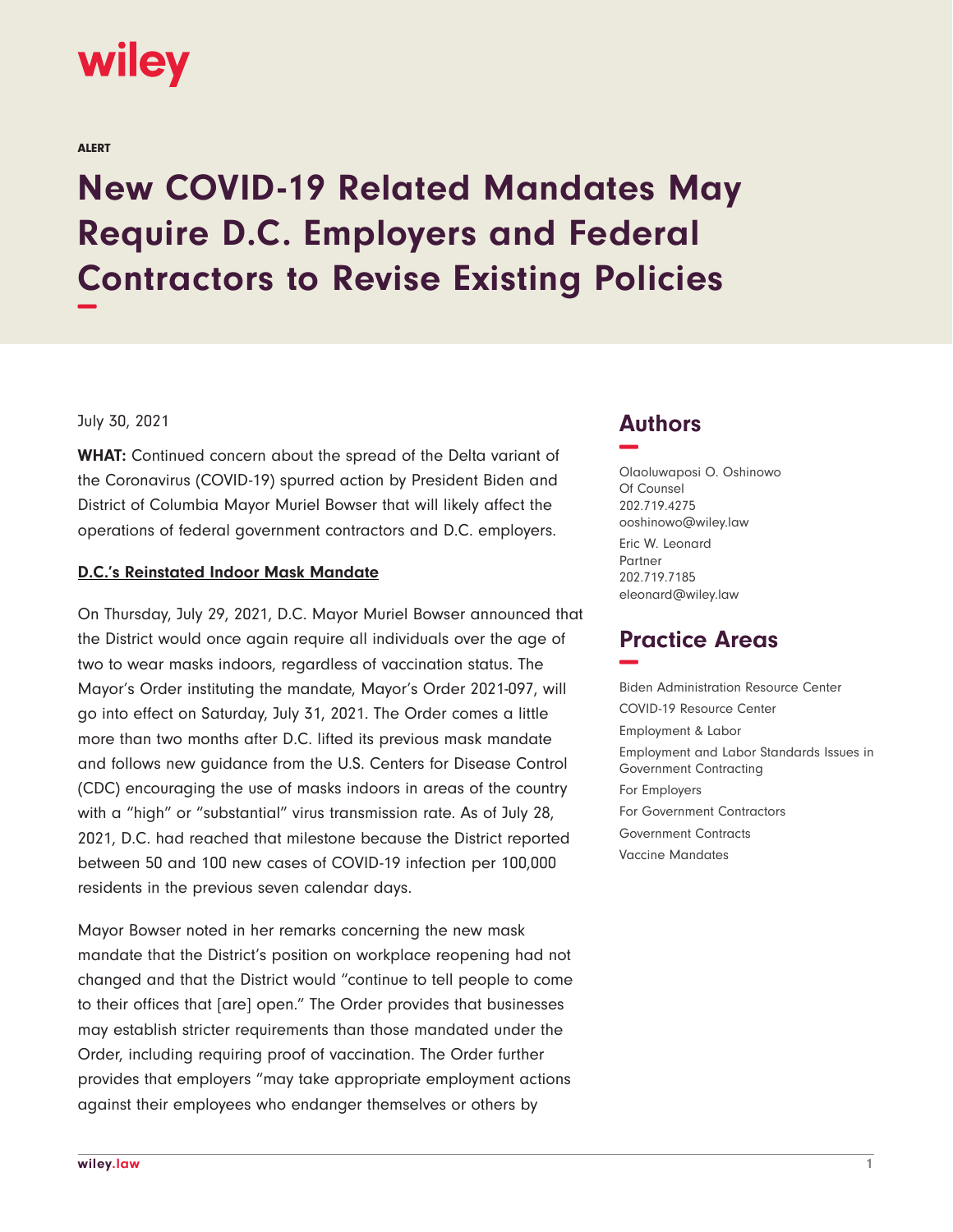being in violation of this Order . . ."

The Order supersedes and does not incorporate the District's previous mask mandates and COVID-19 Orders "to the extent of any inconsistency," which calls into question the applicability of prior guidance permitting exceptions to the District's indoor mask mandates, including, for example, an exception allowing workers to remove their masks while working "in an enclosed office that no one else is permitted to enter."

As was the case with the District's previous mask mandates, penalties for violation of the Order may include fines of up to \$1,000 per violation and the loss of licenses, permits, or other authorizations to operate in the District.

## **White House COVID-19 Mandates for Federal Employees and Contractors**

Also on July 29, 2021, President Biden formally announced his administration's mandate requiring all federal employees and onsite contractors to sign an attestation confirming that they have been vaccinated. Workers who attest to their fully vaccinated status would still be required to wear masks in federal buildings in areas where the virus transmission rate is considered "substantial."

Workers who do not attest to being fully vaccinated are subject to restrictions on official travel and must agree to wear masks at all times, comply with social distancing requirements, and submit to weekly or twice-weekly screenings for COVID-19. The mandate also extends to visitors to federal facilities and requires them to sign a written attestation confirming their vaccination status and, if they are not vaccinated, to wear masks and provide proof that they have received a negative COVID-19 test within the previous three days. Guidance from the White House Safe Federal Workplace Task Force provides that individual federal agencies will be responsible for establishing programs to test federal employees and onsite contractors who are not fully vaccinated or decline to disclose their vaccination status.

This latest move from the Biden administration stops just short of mandating vaccinations for federal employees and contractors, but President Biden's July 29 remarks clarify that he and his administration are strongly considering mandates as a next step should COVID-19 infection rates continue to increase.

Additionally, the White House's July 29, 2021, Fact Sheet indicates that the Biden Administration is working to extend these new standards to all federal contractors and will continue to encourage private businesses to enact similar policies:

These rules should not only apply to federal workers and onsite contractors. President Biden is directing his team to take steps to apply similar standards to all federal contractors. The administration will encourage employers across the private sector to follow this strong model.

President Biden doubled down on the idea that all federal contractors should plan to either ensure that their workers are vaccinated or ensure that they comply with enhanced distancing and testing standards soon when he noted in his Thursday remarks that " [i]f you want to do business with the federal government, [you should] get your workers vaccinated."